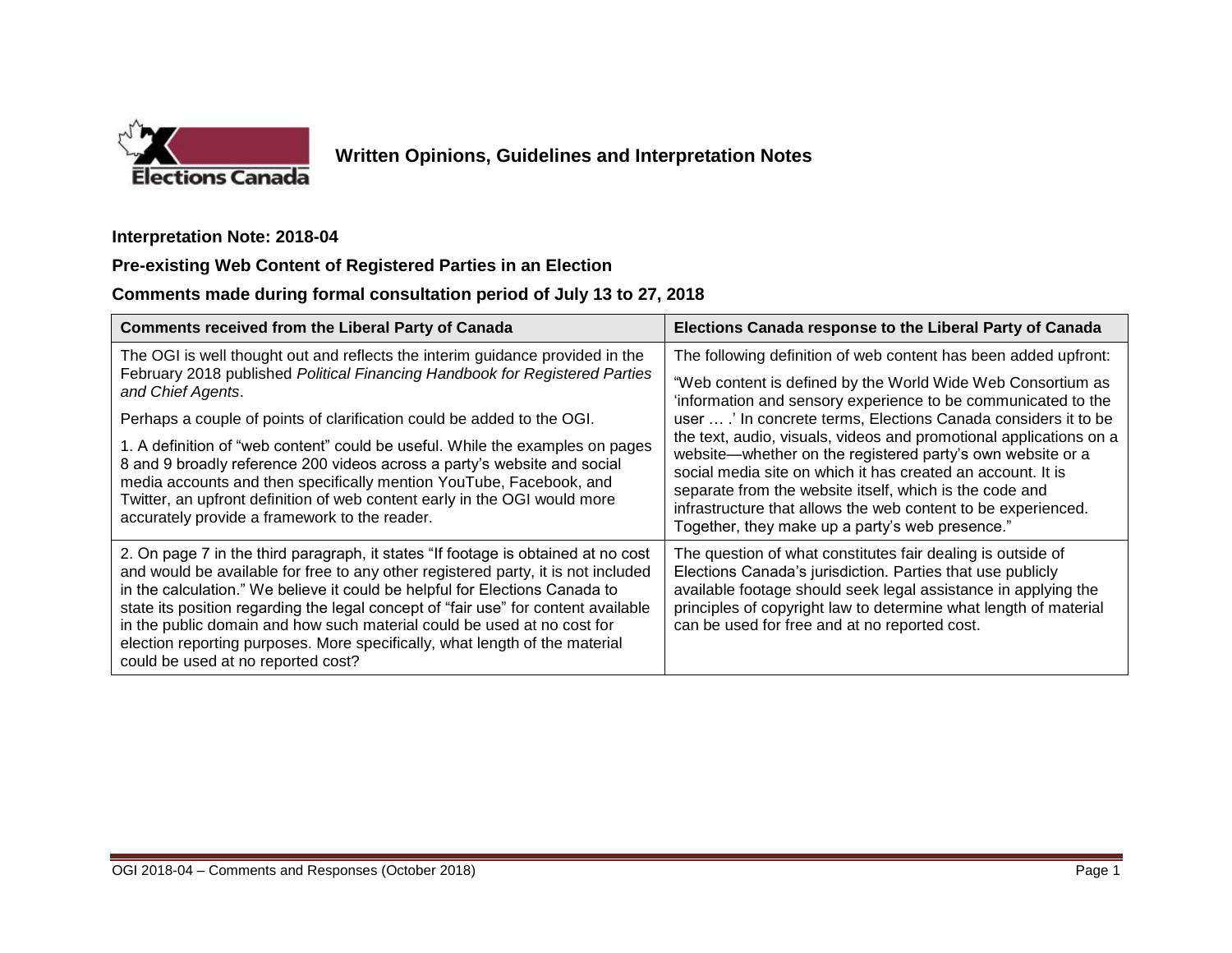| <b>Comments received from the Marxist-Leninist Party of Canada</b>                                                                                                                                                                                                                                                                                                                                                                                                                                                                                                                                                                                               | Elections Canada response to the Marxist-Leninist Party of<br>Canada                                                                                                                                                                                                                                                                                                                                                                                                                                                                                                                                                    |
|------------------------------------------------------------------------------------------------------------------------------------------------------------------------------------------------------------------------------------------------------------------------------------------------------------------------------------------------------------------------------------------------------------------------------------------------------------------------------------------------------------------------------------------------------------------------------------------------------------------------------------------------------------------|-------------------------------------------------------------------------------------------------------------------------------------------------------------------------------------------------------------------------------------------------------------------------------------------------------------------------------------------------------------------------------------------------------------------------------------------------------------------------------------------------------------------------------------------------------------------------------------------------------------------------|
| The Marxist-Leninist Party has reviewed the Elections Canada Interpretation<br>Note on election expenses related to web content already in existence at the<br>time an election occurs. The Note seeks to clarify "when costs to produce and<br>distribute pre-existing web content are election expenses and how to<br>calculate the election expense for websites themselves."<br>The Interpretation Note is said to be needed because of the increasing use of<br>on-line communications and new technologies by political parties and the<br>need to ensure that expenditures in this field are properly accounted for to<br>ensure an "even playing field." | The party is correct in its understanding that an item of pre-<br>existing content produced for the purpose of an election is an<br>election expense. Please note that a second trigger is whether<br>the content was promoted, even if it was not initially produced<br>for the election. Please also note that parties have to look at all<br>content, not only "election advertising" as defined by the CEA,<br>since election advertising is only a message with a placement<br>cost (e.g. a sponsored Facebook post). Content with no<br>placement cost (e.g. a regular Facebook post) must also be<br>considered. |
| Other than requesting clarification on the issue of volunteer labour and the<br>definition of "coordinated promotion," the Marxist-Leninist Party thinks that the<br>Interpretation Note is clear enough:                                                                                                                                                                                                                                                                                                                                                                                                                                                        |                                                                                                                                                                                                                                                                                                                                                                                                                                                                                                                                                                                                                         |
| 1. How to determine the cost of website design, hosting and maintenance:                                                                                                                                                                                                                                                                                                                                                                                                                                                                                                                                                                                         |                                                                                                                                                                                                                                                                                                                                                                                                                                                                                                                                                                                                                         |
| • The commercial value of designing an equivalent website is determined<br>and it is included as an election expense;                                                                                                                                                                                                                                                                                                                                                                                                                                                                                                                                            |                                                                                                                                                                                                                                                                                                                                                                                                                                                                                                                                                                                                                         |
| Costs related to pages for fundraising and/or on-line stores are<br>excluded;                                                                                                                                                                                                                                                                                                                                                                                                                                                                                                                                                                                    |                                                                                                                                                                                                                                                                                                                                                                                                                                                                                                                                                                                                                         |
| • A pro-rated cost for the hosting and maintenance of the website during<br>the election period is calculated and reported.                                                                                                                                                                                                                                                                                                                                                                                                                                                                                                                                      |                                                                                                                                                                                                                                                                                                                                                                                                                                                                                                                                                                                                                         |
| 2. How to determine the cost of content production, distribution and<br>promotion:                                                                                                                                                                                                                                                                                                                                                                                                                                                                                                                                                                               |                                                                                                                                                                                                                                                                                                                                                                                                                                                                                                                                                                                                                         |
| The Party would assess what pre-existing content was produced for<br>$\bullet$<br>election purposes, including factors such as whether or not it mentions<br>the election, how to vote, or if it addresses issues of particular interest<br>in the given election, and how close to the election it was first posted.<br>Any expenses incurred for content that can be reasonably described as<br>election advertising (which directly promote or oppose a registered<br>party, its leader or a candidate) would have to be reported.                                                                                                                            |                                                                                                                                                                                                                                                                                                                                                                                                                                                                                                                                                                                                                         |
| If expenses were incurred to promote any pre-existing content<br>produced for electoral purposes, those expenses would also have to be<br>reported.                                                                                                                                                                                                                                                                                                                                                                                                                                                                                                              |                                                                                                                                                                                                                                                                                                                                                                                                                                                                                                                                                                                                                         |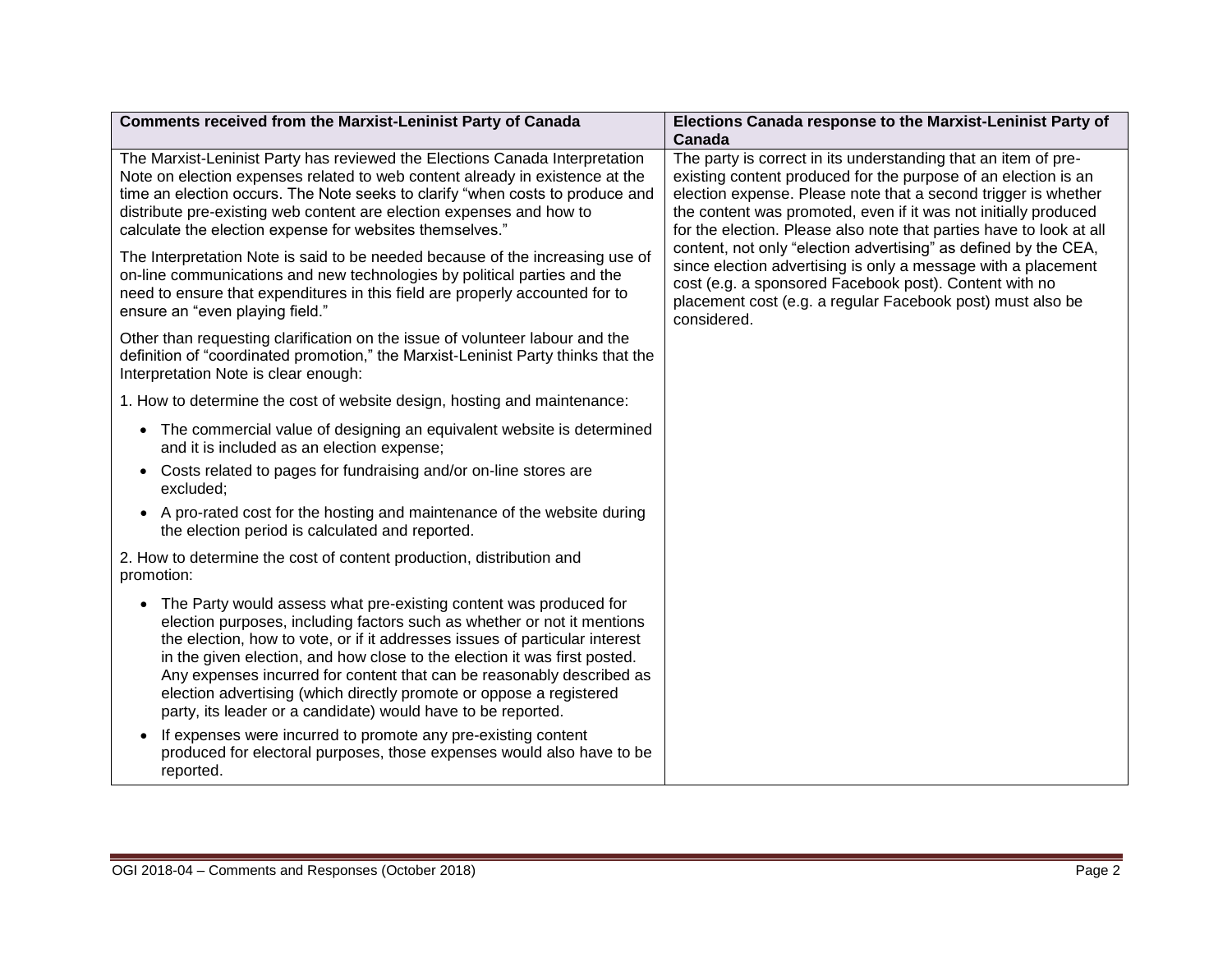| We request clarification on the following matters:                                                                                                                                                                                                                                                                                                                                                                                                                                                                                                                                                                                                                      | Elections Canada agrees that web services or content                                                                                                                                                                                                                                                                                                                                                                                                                                                                                                                                                            |
|-------------------------------------------------------------------------------------------------------------------------------------------------------------------------------------------------------------------------------------------------------------------------------------------------------------------------------------------------------------------------------------------------------------------------------------------------------------------------------------------------------------------------------------------------------------------------------------------------------------------------------------------------------------------------|-----------------------------------------------------------------------------------------------------------------------------------------------------------------------------------------------------------------------------------------------------------------------------------------------------------------------------------------------------------------------------------------------------------------------------------------------------------------------------------------------------------------------------------------------------------------------------------------------------------------|
| <b>Labour and Commercial Value</b>                                                                                                                                                                                                                                                                                                                                                                                                                                                                                                                                                                                                                                      | production provided entirely by eligible volunteers do not count<br>as election expenses.                                                                                                                                                                                                                                                                                                                                                                                                                                                                                                                       |
| When a Party uses volunteer labour, as defined in the Canada Elections Act,<br>the services provided by the volunteer count neither as a non-monetary<br>contribution nor as an expense during an election. At the June 2018 ACPP<br>meeting, several of the small parties expressed concern about how they<br>should evaluate the cost of their "pre-existing web site" produced in part or in<br>entirety by volunteer labour. A definitive answer was not provided and the<br>Interpretation Note seems geared towards political parties that primarily use<br>paid labour, including professional writers, designers, graphic artists,<br>videographers, and so on. | The note has been clarified to explain that, in determining the<br>election expense for a pre-existing website, the party may use<br>the commercial value of an equivalent website or the actual<br>expense incurred to produce the website, whichever is lower. If<br>a website was created entirely using volunteer labour, is<br>maintained by volunteers during the election period, and is<br>hosted for free, there is no election expense to report.<br>The note has also been clarified to explain that, if pre-existing                                                                                |
| Given that a Party is not required to report volunteer labour as an expense for<br>the original production of a website, or a video, even if it occurs during an<br>election campaign period, is it required to do so when it comes to working out<br>the commercial value of the website vis-à-vis "pre-existing web content"?                                                                                                                                                                                                                                                                                                                                         | content was produced entirely or in part using volunteer labour,<br>only the actual expense incurred by the party is an election<br>expense. This may include materials, equipment rental or paid<br>labour.                                                                                                                                                                                                                                                                                                                                                                                                    |
| If the answer is yes, does it mean that political parties in this situation will<br>have to obtain commercial quotes as to what it would cost to create an<br>equivalent website?                                                                                                                                                                                                                                                                                                                                                                                                                                                                                       |                                                                                                                                                                                                                                                                                                                                                                                                                                                                                                                                                                                                                 |
| We think the answer is no. It would not be logical that something that is not<br>treated as an election expense in one election would have to be artificially<br>construed as an election expense in the next election. Could a section be<br>included in the Interpretation Note to clarify this issue?                                                                                                                                                                                                                                                                                                                                                                |                                                                                                                                                                                                                                                                                                                                                                                                                                                                                                                                                                                                                 |
| "Coordinated Promotion"                                                                                                                                                                                                                                                                                                                                                                                                                                                                                                                                                                                                                                                 | The party has to report pre-existing web content that it promotes                                                                                                                                                                                                                                                                                                                                                                                                                                                                                                                                               |
| In regards to a Party having to include the cost of "promoting" pre-existing<br>web content during an election campaign, the existing guidelines on internet                                                                                                                                                                                                                                                                                                                                                                                                                                                                                                            | during the election period as an election expense, even if the<br>promotion itself is free.                                                                                                                                                                                                                                                                                                                                                                                                                                                                                                                     |
| and social media communications exclude those that do not require<br>expenditures of either money or paid labour.                                                                                                                                                                                                                                                                                                                                                                                                                                                                                                                                                       | The concept of "coordinated promotion" is meant to stop parties<br>from skirting the election expense rules by having other groups                                                                                                                                                                                                                                                                                                                                                                                                                                                                              |
| In stating that a Party must report "promotion" of pre-existing website content,<br>the Interpretation Note makes reference to "coordinated promotion." The<br>Interpretation Note states that "coordinated promotion includes any<br>agreement, written or otherwise in which another entity, person or group<br>promotes the Party's pre-existing web content that the Party is not otherwise<br>promoting (for example by agreeing to post links to the content.) It is<br>important to note that, unlike election advertising, promotion can be<br>considered to have taken place even if there was no placement cost."                                             | and entities promote the content for them. For example, let's say<br>a party has a pre-existing video on its website that cost \$5,000<br>to produce. If the party tweets a link to the video during the<br>election period, the video has to be reported as an election<br>expense. The party does not want the video to count, so it asks<br>its candidates and supporters to tweet a link instead, hoping to<br>avoid the election expense. This type of agreement is<br>coordinated promotion. Under Elections Canada's interpretation,<br>the video will still have to be reported as an election expense. |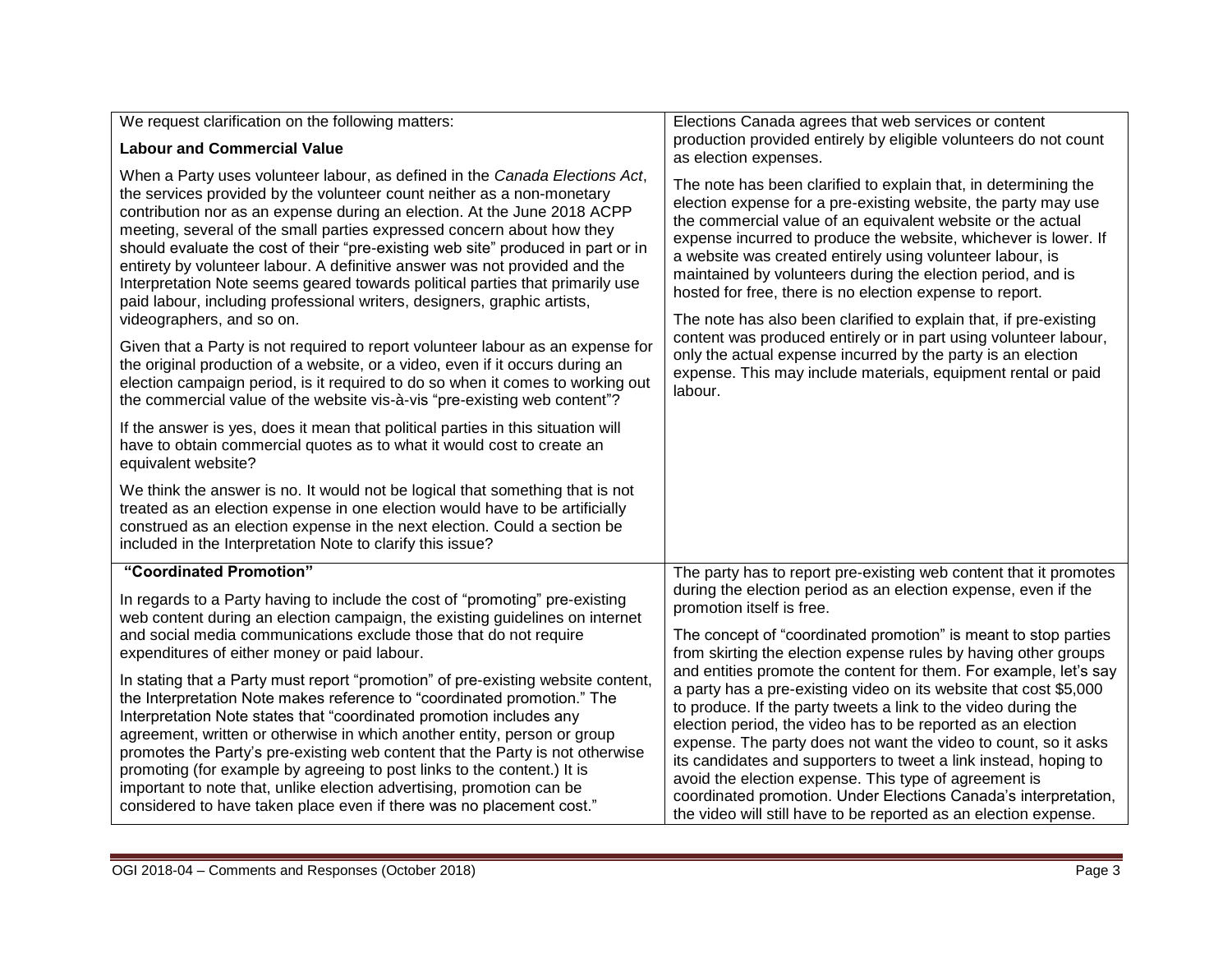| If a Party asks its members and supporters to promote articles or videos from<br>its website, this could be deemed to be "coordinated promotion" if the above<br>statement is taken in itself.<br>Could the Interpretation Note please clarify that this definition of "coordinated<br>promotion" is clearly not meant to capture promotion of a Party's program,<br>positions, videos, etc. by its members and supporters?                                                                                                                                                                                                                                                                                                                                                                                                                                                                                                                                                                                                                                                                                                                         | As a normal practice, we expect that parties will ask candidates<br>and supporters to promote the party's program, positions and<br>overall content. Much of this material will also be promoted by<br>the party itself, and will be an election expense regardless of<br>who else promoted it. The "promoted coordination" rule is meant<br>to guard against a party wilfully circumventing the election<br>expense regime by asking others to promote its pre-existing web<br>content so that it does not have to. |
|-----------------------------------------------------------------------------------------------------------------------------------------------------------------------------------------------------------------------------------------------------------------------------------------------------------------------------------------------------------------------------------------------------------------------------------------------------------------------------------------------------------------------------------------------------------------------------------------------------------------------------------------------------------------------------------------------------------------------------------------------------------------------------------------------------------------------------------------------------------------------------------------------------------------------------------------------------------------------------------------------------------------------------------------------------------------------------------------------------------------------------------------------------|----------------------------------------------------------------------------------------------------------------------------------------------------------------------------------------------------------------------------------------------------------------------------------------------------------------------------------------------------------------------------------------------------------------------------------------------------------------------------------------------------------------------|
| MLPC Comment on the Incoherence of Election Expense Accounting                                                                                                                                                                                                                                                                                                                                                                                                                                                                                                                                                                                                                                                                                                                                                                                                                                                                                                                                                                                                                                                                                      | Elections Canada notes your comment.                                                                                                                                                                                                                                                                                                                                                                                                                                                                                 |
| The MLPC would like to note that the electoral financing regime and the<br>concerns of the so-called major political parties about how it is interpreted and<br>applied to their electoral expenditures increasingly expose how the law has<br>nothing to do with enabling the electorate to participate in elections beyond<br>casting a ballot. Political volunteerism and involving the people in political<br>affairs, to the extent that it existed in the past, has been displaced by political<br>parties supported by paid professionals in the form of advisors, marketing<br>agencies, data management and analytic firms and other companies<br>operating in the election business.                                                                                                                                                                                                                                                                                                                                                                                                                                                      |                                                                                                                                                                                                                                                                                                                                                                                                                                                                                                                      |
| In this respect, we raise for possible future reference, that the Interpretation<br>Note regarding pre-existing web content underscores the significant election<br>campaigning expenditures of certain political parties that are not brought<br>forward and treated as election expenses that count towards the spending<br>limits. Most glaring is the treatment of elector databases. They are treated as<br>intellectual property assets excluded from election expenditures, the value of<br>which would be far, far greater than pre-existing web content. The substantive<br>amount of money involved both in acquiring database management systems<br>and software, etc. and maintaining them are nowhere factored into how much<br>is actually being spent on election campaigning. They are not captured by the<br>election spending limits which are said to ensure an "even playing field." This<br>points to the self-serving nature of the election law that is largely the product<br>of those who benefit from it—the political parties who use their privileged<br>positions to legislate benefits and advantages for themselves. |                                                                                                                                                                                                                                                                                                                                                                                                                                                                                                                      |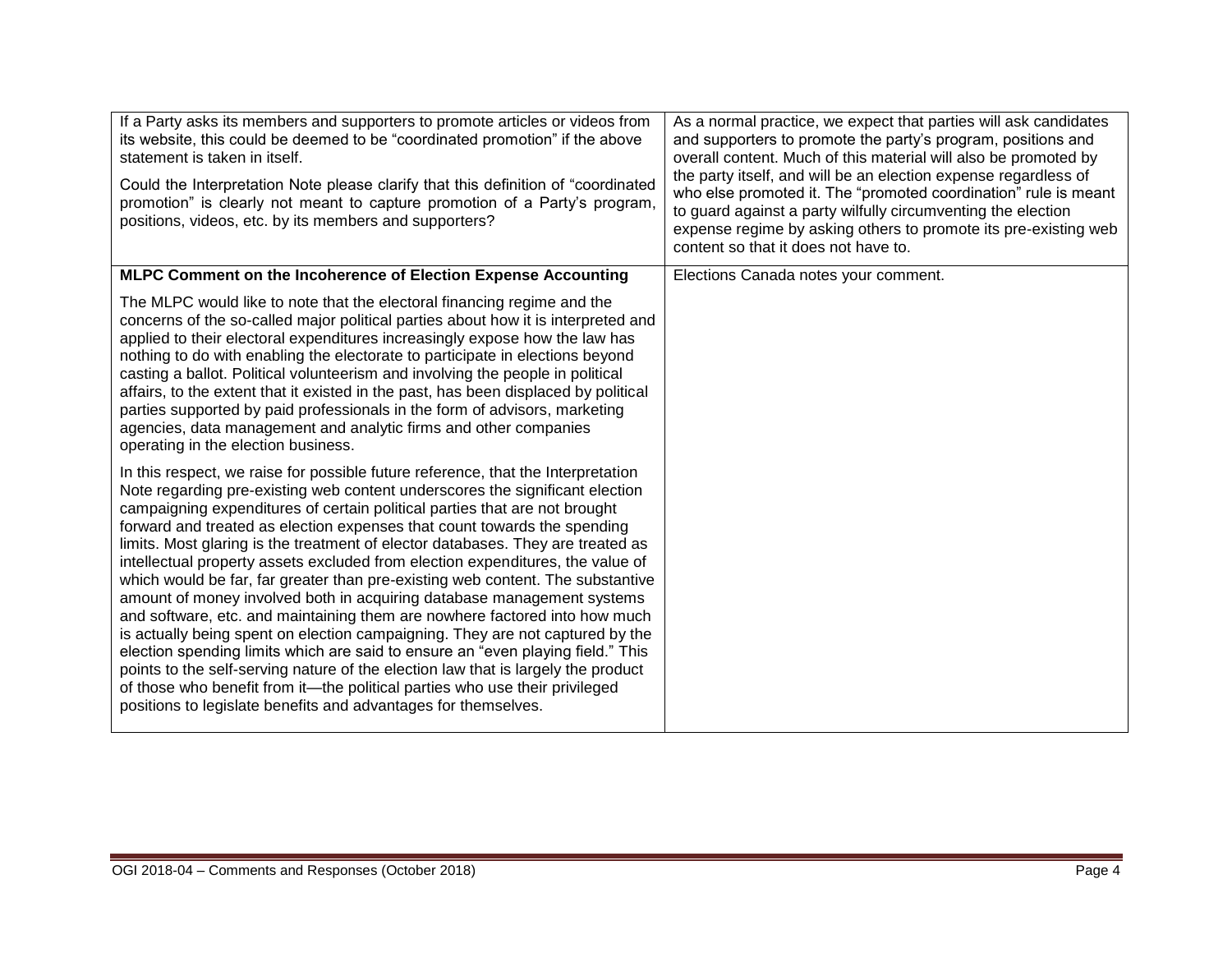| <b>Comments received from the Commissioner of Canada Elections</b>                                                                                                                                                                                                                                                                                                                                                                                                                                                                                                                                                                                                                                                                                                                                                                                                                               | Elections Canada response to the Commissioner of Canada<br><b>Elections</b>                                                                                                                                                                             |
|--------------------------------------------------------------------------------------------------------------------------------------------------------------------------------------------------------------------------------------------------------------------------------------------------------------------------------------------------------------------------------------------------------------------------------------------------------------------------------------------------------------------------------------------------------------------------------------------------------------------------------------------------------------------------------------------------------------------------------------------------------------------------------------------------------------------------------------------------------------------------------------------------|---------------------------------------------------------------------------------------------------------------------------------------------------------------------------------------------------------------------------------------------------------|
| We are in agreement with the content proposed in the interpretation note.<br>With respect to the notion of "coordinated promotion" mentioned at pages 5<br>and 6 of the draft interpretation note, we believe that it is extremely<br>important-perhaps in the context of a separate interpretation note-to<br>expand further on this concept. It would be desirable, for the benefit of<br>regulated entities, to identify and provide the main criteria that will be used to<br>determine if there has been coordination or not, as well as examples of<br>factual situations that may trigger a presumption of coordination. It would be<br>useful to examine, in particular, the coordination that may occur between<br>regulated political entities from the same political party as well as the<br>coordination of expenditures between regulated political entities and third<br>parties. | Elections Canada agrees that it would be beneficial to expand<br>upon the concept of "coordination" in the context of pre-existing<br>web content and campaign activities of political entities. This<br>subject will be dealt with in future guidance. |
| This could build on examples from other electoral management bodies (like<br>the Federal Election Commission in the United States) that have adopted<br>similar guidelines. These identify criteria and factors to be considered in<br>determining whether or not election expenses or communications have been<br>coordinated between regulated political entities or between them and third<br>parties.                                                                                                                                                                                                                                                                                                                                                                                                                                                                                        |                                                                                                                                                                                                                                                         |
| Furthermore, it seems important to limit, to the greatest extent possible, the<br>coordination of activities that certain regulated political entities might be<br>tempted to use. For this reason, the third bullet from the top of page 6 of the<br>draft should be modified to make it very clear that coordinated promotion may<br>flow from any agreement, written or otherwise, or any other form of<br>coordination, express or implied, between the parties or entities involved.                                                                                                                                                                                                                                                                                                                                                                                                        | The bullet has been modified as suggested.                                                                                                                                                                                                              |